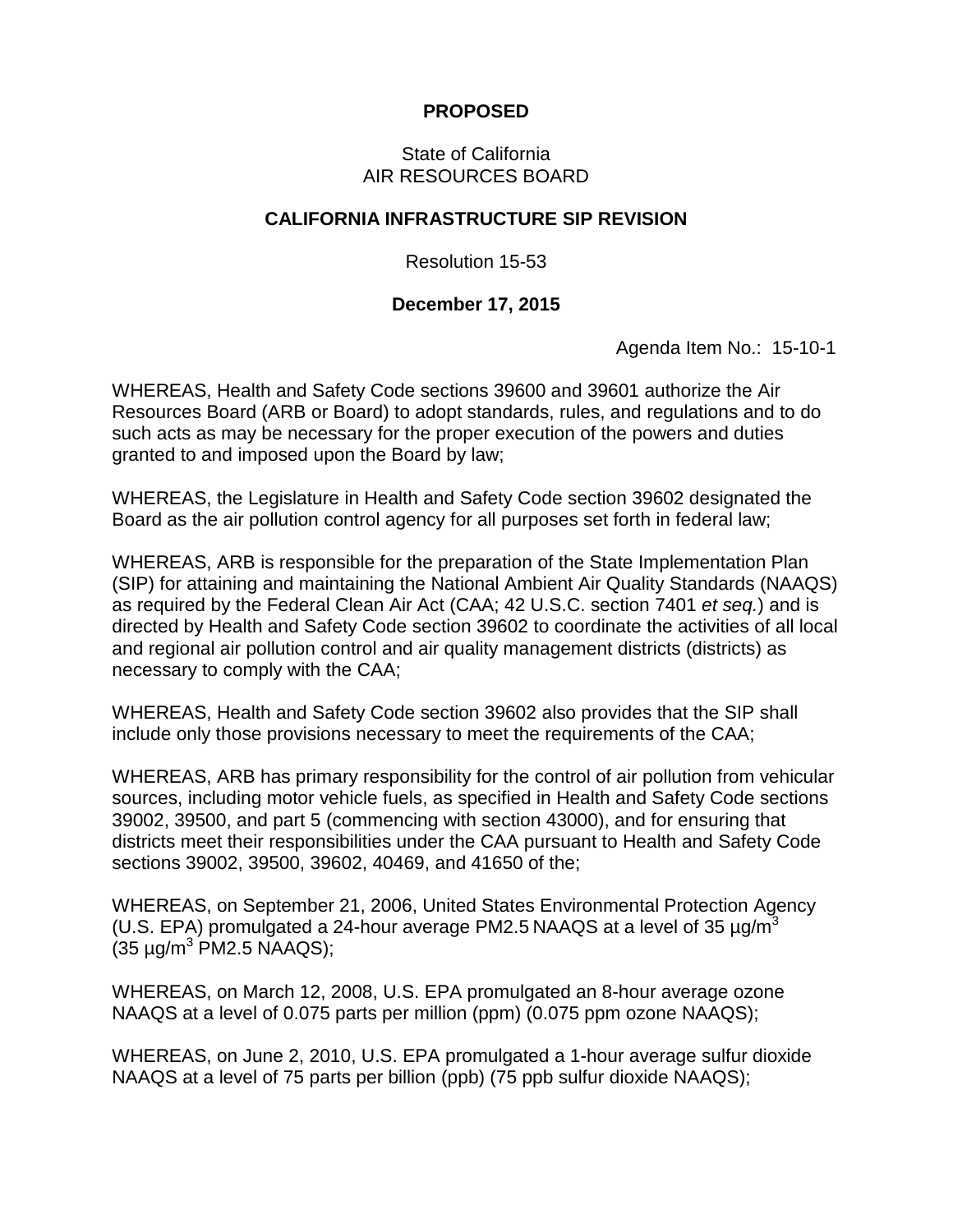WHEREAS, on December 14, 2012, U.S. EPA promulgated an annual average PM<sub>2.5</sub> NAAQS at a level of 12.0  $\mu$ g/m<sup>3</sup> (12.0  $\mu$ g/m<sup>3</sup> PM<sub>2.5</sub> NAAQS);

WHEREAS, when U.S. EPA promulgates a NAAQS, CAA Section 110(a)(1) requires each state to adopt and submit to the U.S. EPA Administrator, within three years after promulgation, a plan that provides for implementation, maintenance, and enforcement of the NAAQS throughout the State;

WHEREAS, the plan required under CAA section  $110(a)(1)$ , referred to as an Infrastructure SIP, ensures that each state has in place, the authorities and abilities needed to comply with the NAAQS;

WHEREAS, CAA section 110(a)(2)(A) through (M) sets forth the specific elements a state must address in its Infrastructure SIP for the NAAQS;

WHEREAS, per U.S. EPA 2013 Infrastructure SIP guidance, the Infrastructure SIP contains no proposed control strategy, but instead sets forth the State's and districts' authorities and abilities to develop and implement a strategy for attaining and maintaining the NAAQS;

WHEREAS, many of the Infrastructure SIP requirements were addressed in California's comprehensive CAA section 110(a)(2) Infrastructure SIP, which was submitted in response to the CAA of 1970 and approved by U.S. EPA in 1979 in 40 Code of Federal Regulations (CFR) 52.220;

WHEREAS, on March 6, 2014, ARB submitted to U.S. EPA revisions to California's Infrastructure SIP in response to newly promulgated NAAQS for 0.075 ppm ozone, 35 µg/m3 PM2.5, 12.0 µg/m3 PM2.5, and 75 ppb sulfur dioxide;

WHEREAS, per direction from U.S. EPA staff the 2014 California Infrastructure SIP revision did not address the CAA requirement to assess the impacts of the State's interstate emissions transport on the ability of other states to attain or maintain the NAAQS since U.S. EPA had not yet quantified each state's transport obligation;

WHEREAS, in a July 13, 2015 Federal Register Notice, U.S. EPA subsequently found that California had failed to submit a SIP assessing the impact of the State's interstate emissions transport on the ability of other states to attain or maintain the NAAQS would be required;

WHEREAS, on November 13, 2015, ARB staff released proposed revisions to the California Infrastructure SIP to address the interstate transport requirement for the 0.075 ppm ozone NAAQS, the 35  $\mu$ g/m<sup>3</sup> and 12.0  $\mu$ g/m<sup>3</sup> PM2.5 NAAQS, and the 75 ppb sulfur dioxide NAAQS;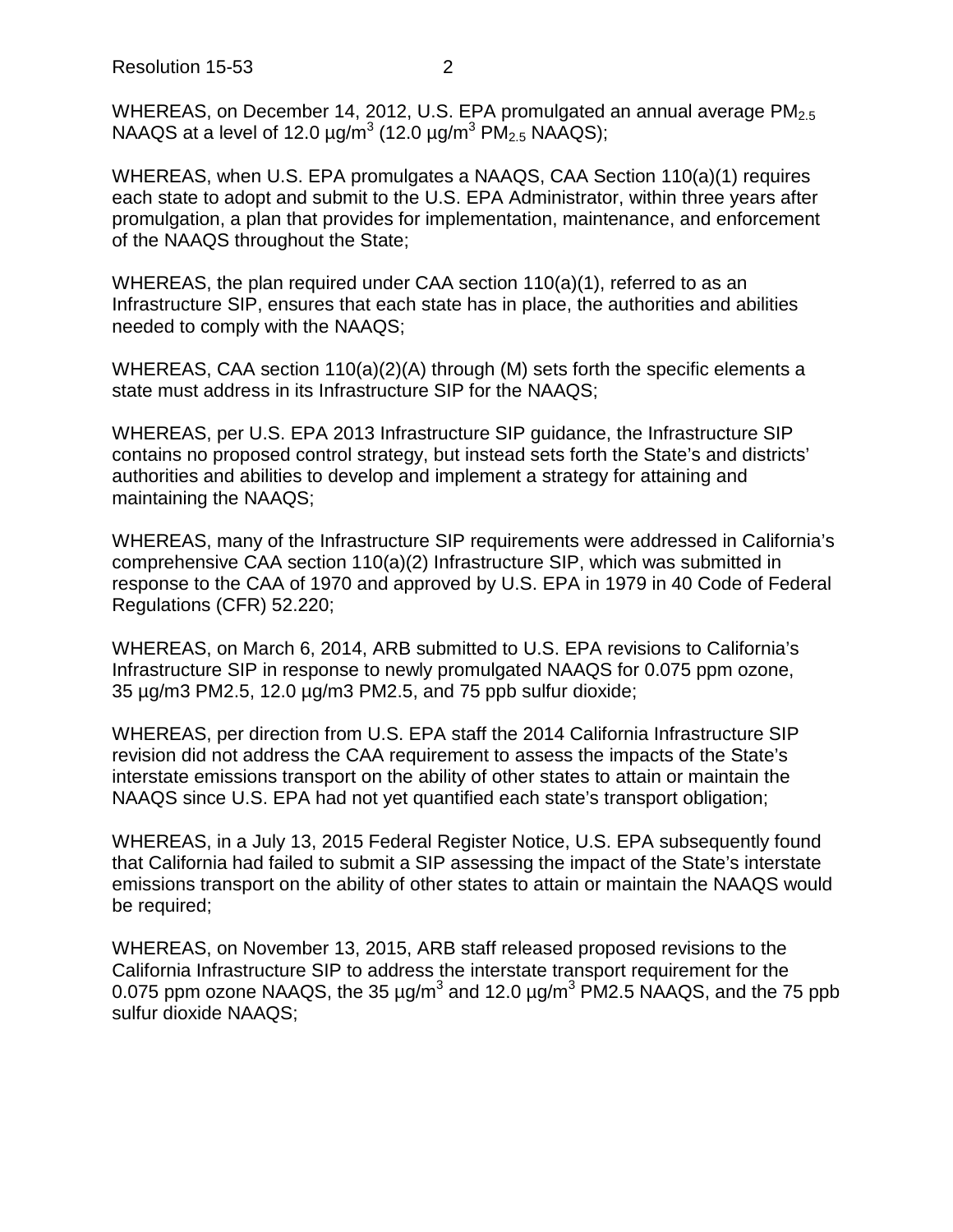Resolution 15-53 3

WHEREAS, that portion of the ARB's regulatory program that involves the adoption, approval, amendment, or repeal of standards, rules, regulations, or plans has been certified by the Secretary of the California Natural Resources Agency pursuant to Public Resources Code section 21080.5 of the California Environmental Quality Act (CEQA; Guidelines section 15251(d)), and ARB conducts a CEQA review under this certified program (California Code of Regulations, title 17, sections 60001-60007);

WHEREAS, ARB staff reviewed the proposed 2015 revisions to the California Infrastructure SIP and concluded it is exempt from the requirements of CEQA pursuant to CEQA Guidelines section 15061, subdivision (b)(3) because it can be seen with certainty that there is no possibility that the proposed SIP revision may result in a significant adverse impact on the environment because it is limited to demonstrating California emissions did not contribute significantly to nonattainment or interfere with maintenance of the federal NAAQS in other states; The revision does not contain any proposals for emission control measures or other actions that could result in adverse impacts to the environment;

WHEREAS, CAA section 110(l) and 40 CFR Section 51.102 require one or more public hearings, preceded by at least 30-day notice and opportunity for public review, be conducted prior to the adoption and submittal to U.S. EPA of any SIP revision;

WHEREAS, on November 13, 2015, ARB staff circulated for public review the proposed California Infrastructure SIP revision that documents the required infrastructure elements for the 0.075 ppm ozone NAAQS, 35  $\mu$ g/m<sup>3</sup> and 12.0  $\mu$ g/m<sup>3</sup> PM2.5 NAAQS, and 75 ppb sulfur dioxide NAAQS, as required under CAA Section 110(a)(2);

WHEREAS, ARB staff determined that emissions from California did not contribute significantly to nonattainment or interfere with maintenance of the 0.075 ppm ozone NAAQS, the 35  $\mu q/m^3$  and 12.0  $\mu q/m^3$  PM2.5 NAAQS, or the 75 ppb sulfur dioxide NAAQS in other states;

WHEREAS, ARB will continue to implement controls to further reduce emissions from mobile sources that will benefit downwind states to the extent that transport occurs;

WHEREAS, the Board finds that:

- 1. The proposed Infrastructure SIP revision meets the requirements established by the CAA and U.S. EPA regulations;
- 2. The proposed Infrastructure SIP revision demonstrates that California emissions did not contribute significantly to nonattainment or interfere with maintenance of the 0.075 ppm ozone NAAQS, the 35  $\mu$ g/m<sup>3</sup> and 12.0  $\mu$ g/m<sup>3</sup> PM2.5 NAAQS, or the 75 ppb sulfur dioxide NAAQS, in other states;
- 3. The Board certifies under 40 CFR Section 51.102 that the proposed Infrastructure SIP revision meets the notice and public hearing requirements specified in 40 CFR Section 51.102; and